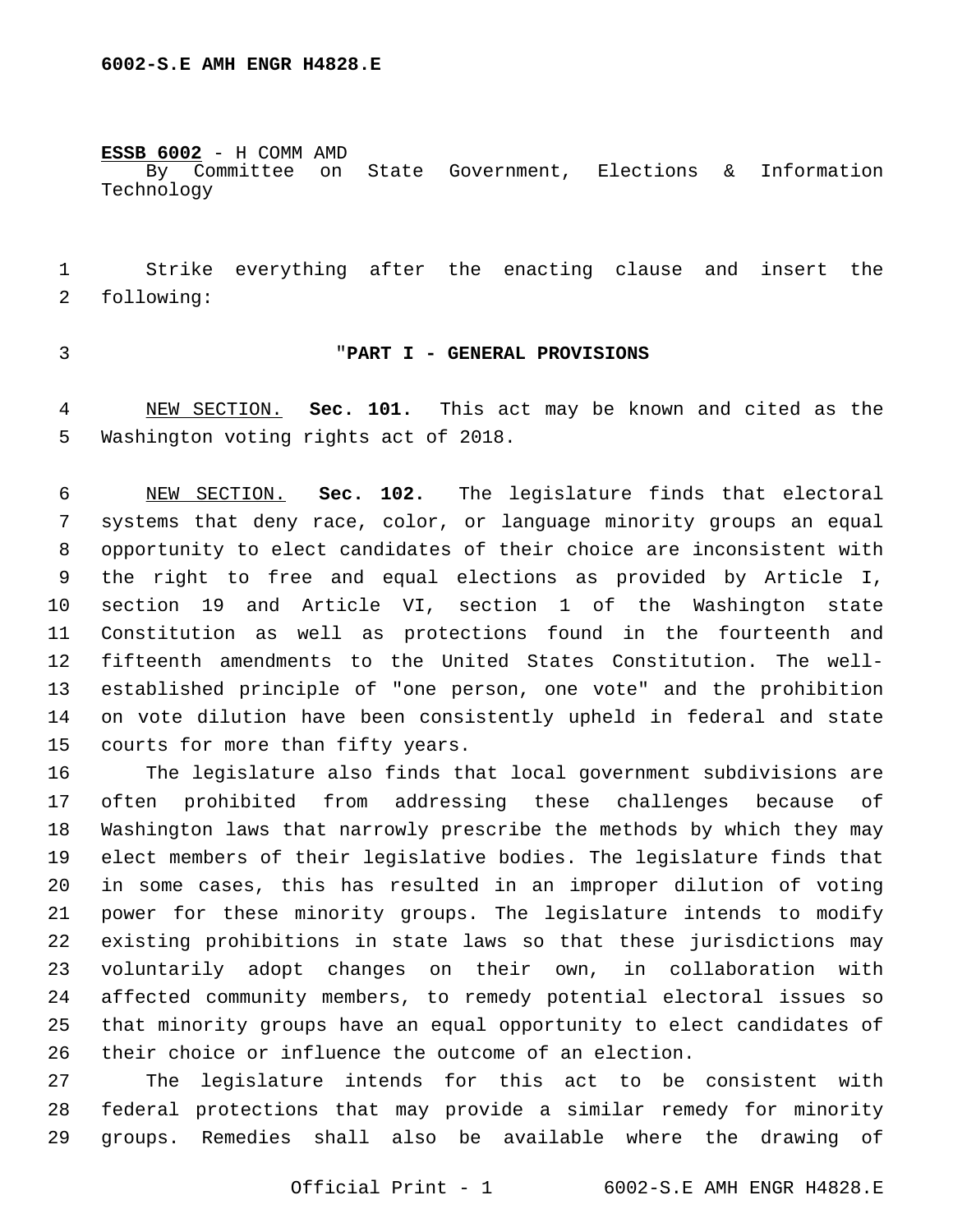crossover and coalition districts is able to address both vote 2 dilution and racial polarization.

 The legislature also intends for this act to be consistent with legal precedent from *Mt. Spokane Skiing Corp. v. Spokane Co.* (86 Wn. App. 165, 1997) that found that noncharter counties need not adhere to a single uniform county system of government, but that each county have the same "authority available" in order to be deemed uniform.

 NEW SECTION. **Sec. 103.** The definitions in this section apply throughout this chapter unless the context clearly requires otherwise. In applying these definitions and other terms in this chapter, courts may rely on relevant federal case law for guidance.

 (1) "At-large election" means any of the following methods of electing members of the governing body of a political subdivision:

 (a) One in which the voters of the entire jurisdiction elect the 15 members to the governing body;

 (b) One in which the candidates are required to reside within given areas of the jurisdiction and the voters of the entire jurisdiction elect the members to the governing body; or

 (c) One that combines the criteria in (a) and (b) of this subsection or one that combines at-large with district-based 21 elections.

 (2) "District-based elections" means a method of electing members to the governing body of a political subdivision in which the candidate must reside within an election district that is a divisible part of the political subdivision and is elected only by voters 26 residing within that election district.

 (3) "Polarized voting" means voting in which there is a difference, as defined in case law regarding enforcement of the federal voting rights act, 52 U.S.C. 10301 et seq., in the choice of candidates or other electoral choices that are preferred by voters in a protected class, and in the choice of candidates and electoral choices that are preferred by voters in the rest of the electorate.

 (4) "Political subdivision" means any county, city, town, school district, fire protection district, port district, or public utility 35 district, but does not include the state.

 (5) "Protected class" means a class of voters who are members of a race, color, or language minority group, as this class is referenced and defined in the federal voting rights act, 52 U.S.C. 10301 et seq.39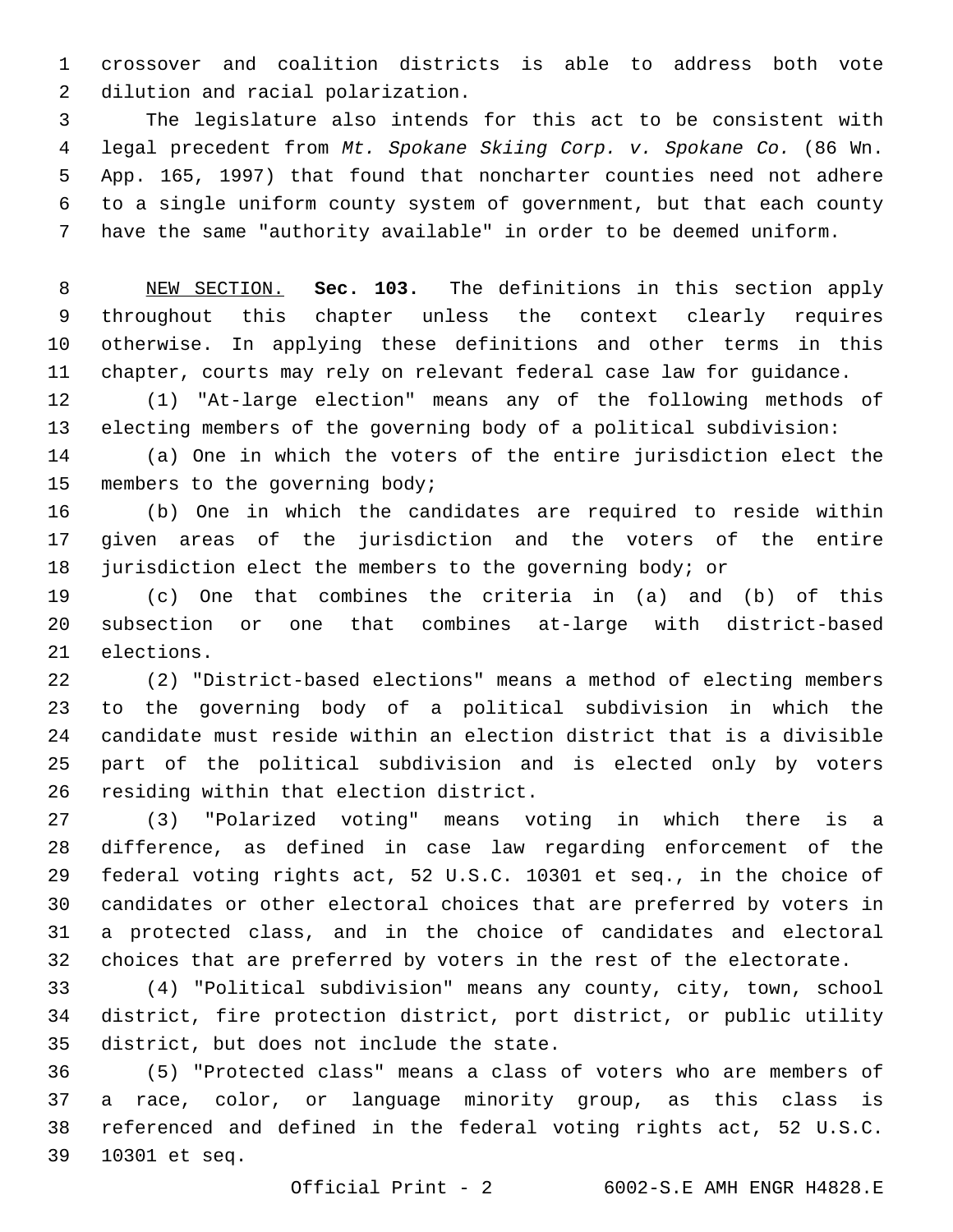NEW SECTION. **Sec. 104.** As provided in section 302 of this act, no method of electing the governing body of a political subdivision may be imposed or applied in a manner that impairs the ability of members of a protected class or classes to have an equal opportunity to elect candidates of their choice as a result of the dilution or abridgment of the rights of voters who are members of a protected class or classes.

### **PART II - VOLUNTARY CHANGES TO ELECTORAL PROCESSES**

 NEW SECTION. **Sec. 201.** (1) A political subdivision that conducts an election pursuant to state, county, or local law, is authorized to change its electoral system, including, but not limited to, implementing a district-based election system, to remedy a potential violation of section 104 of this act.

 (2) If a political subdivision invokes its authority under this section to implement a district-based election system, the districts shall be drawn in a manner consistent with section 202 of this act.

 NEW SECTION. **Sec. 202.** (1)(a) Prior to the adoption of its proposed plan, the political subdivision must provide public notice to residents of the subdivision about the proposed remedy to a potential violation of section 104 of this act. If a significant segment of the residents of the subdivision have limited English proficiency and speaks a language other than English, the political subdivision must:

 (i) Provide accurate written and verbal notice of the proposed remedy in languages that diverse residents of the political subdivision can understand, as indicated by demographic data; and

 (ii) Air radio or television public service announcements describing the proposed remedy broadcast in the languages that diverse residents of the political subdivision can understand, as 30 indicated by demographic data.

 (b) The political subdivision shall hold at least one public hearing on the proposed plan at least one week before adoption.

 (c) For purposes of this section, "significant segment of the community" means five percent or more of residents, or five hundred or more residents, whichever is fewer, residing in the political subdivision.36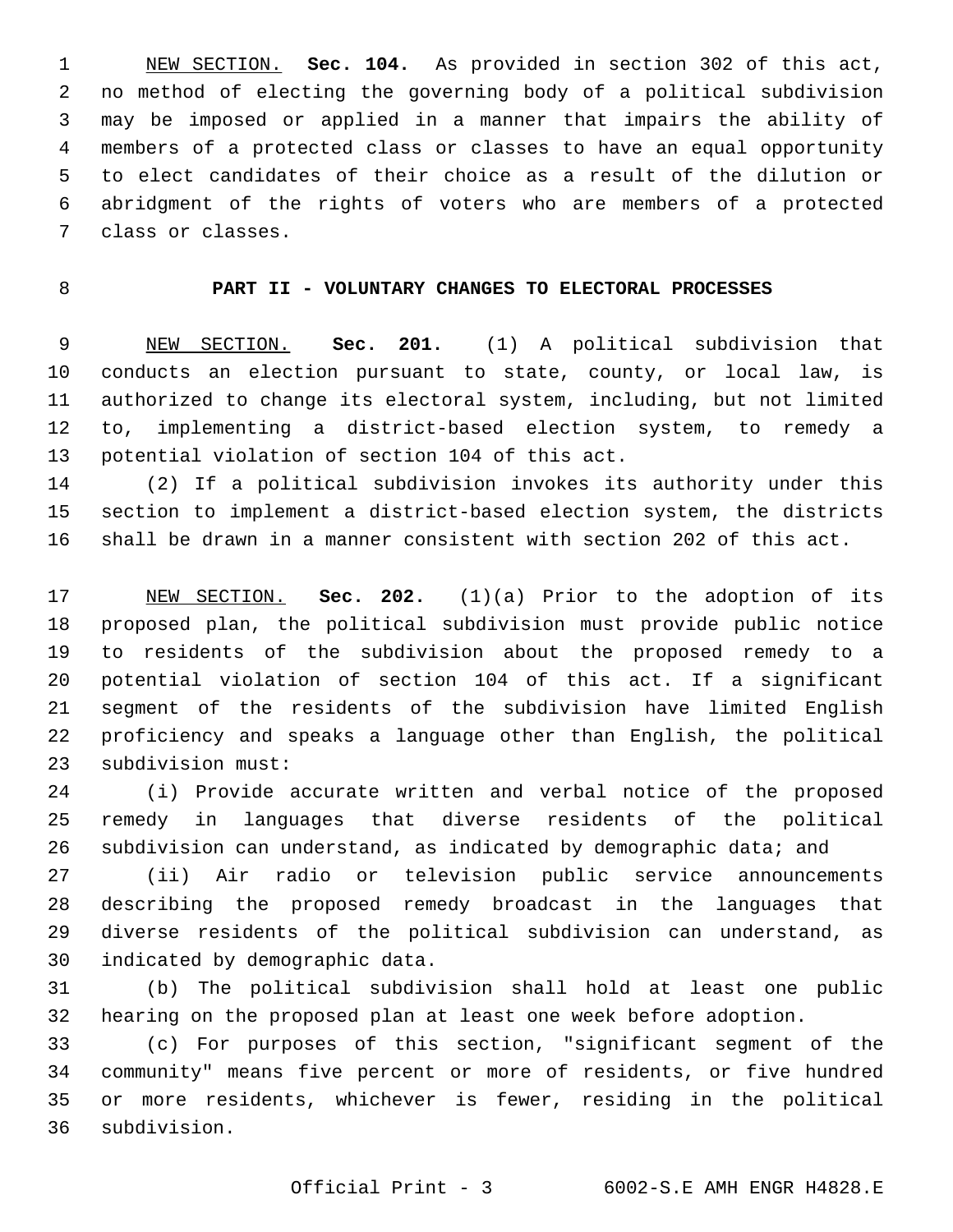(2)(a) If the political subdivision invokes its authority under section 201 of this act and the plan is adopted during the period of time between the first Tuesday after the first Monday of November and on or before January 15th of the following year, the political subdivision shall order new elections to occur at the next succeeding 6 general election.

 (b) If the political subdivision invokes its authority under section 201 of this act and the plan is adopted during the period of time between January 16th and on or before the first Monday of November, the next election will occur as scheduled and organized under the current electoral system, but the political subdivision shall order new elections to occur pursuant to the remedy at the 13 general election the following calendar year.

 (3) If a political subdivision implements a district-based election system under section 201(2) of this act, the plan shall be 16 consistent with the following criteria:

 (a) Each district shall be as reasonably equal in population as possible to each and every other such district comprising the 19 political subdivision.

(b) Each district shall be reasonably compact.

 (c) Each district shall consist of geographically contiguous 22 area.

 (d) To the extent feasible, the district boundaries shall coincide with existing recognized natural boundaries and shall, to the extent possible, preserve existing communities of related and 26 mutual interest.

 (e) District boundaries may not be drawn or maintained in a manner that creates or perpetuates the dilution of the votes of the 29 members of a protected class or classes.

 (4) Within forty-five days after receipt of federal decennial census information applicable to a specific local area, the commission established in RCW 44.05.030 shall forward the census 33 information to each political subdivision.

 (5) No later than eight months after its receipt of federal decennial census data, the governing body of the political subdivision that had previously invoked its authority under section 201 of this act to implement a district-based election system, or that was previously charged with redistricting under section 403 of this act, shall prepare a plan for redistricting its districts, pursuant to RCW 29A.76.010, and in a manner consistent with this act.

Official Print - 4 6002-S.E AMH ENGR H4828.E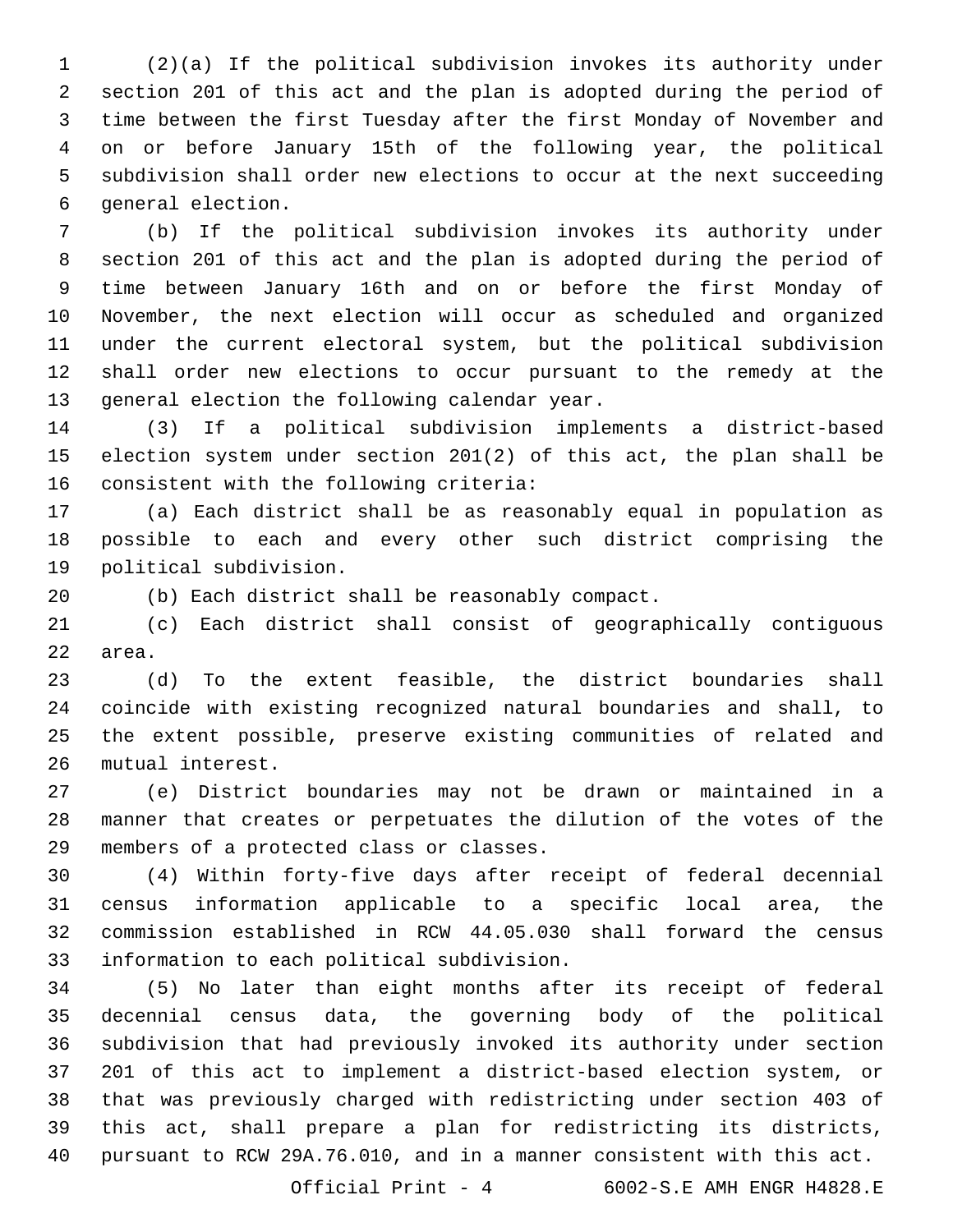NEW SECTION. **Sec. 203.** A new section is added to chapter 2 28A.343 RCW to read as follows:

 The school board of directors may authorize a change to its electoral system pursuant to section 201 of this act. Any staggering of directors' terms shall be accomplished as provided in RCW 28A.343.030 and 28A.343.600 through 28A.343.650.6

 **Sec. 204.** RCW 36.32.020 and 1982 c 226 s 4 are each amended to 8 read as follows:

 The board of county commissioners of each county shall divide their county into three commissioner districts so that each district shall comprise as nearly as possible one-third of the population of the county: PROVIDED, That the territory comprised in any voting precincts of such districts shall remain compact, and shall not be 14 divided by the lines of said districts.

 However, the commissioners of any county composed entirely of islands and with a population of less than thirty-five thousand may divide their county into three commissioner districts without regard to population, except that if any single island is included in more than one district, the districts on such island shall comprise, as 20 nearly as possible, equal populations.

 The commissioners of any county may authorize a change to their 22 electoral system pursuant to section 201 of this act. Except where necessary to comply with a court order issued pursuant to section 403 24 of this act, and except in the case of an intervening census, the 25 lines of the districts shall not be changed ((oftener)) more often than once in four years and only when a full board of commissioners is present. The districts shall be designated as districts numbered 28 one, two and three.

 **Sec. 205.** RCW 36.32.040 and 1982 c 226 s 5 are each amended to read as follows:30

 (1) Except as provided in subsection (2) of this section, the qualified electors of each county commissioner district, and they only, shall nominate from among their own number, candidates for the office of county commissioner of such commissioner district to be voted for at the following general election. Such candidates shall be nominated in the same manner as candidates for other county and district offices are nominated in all other respects.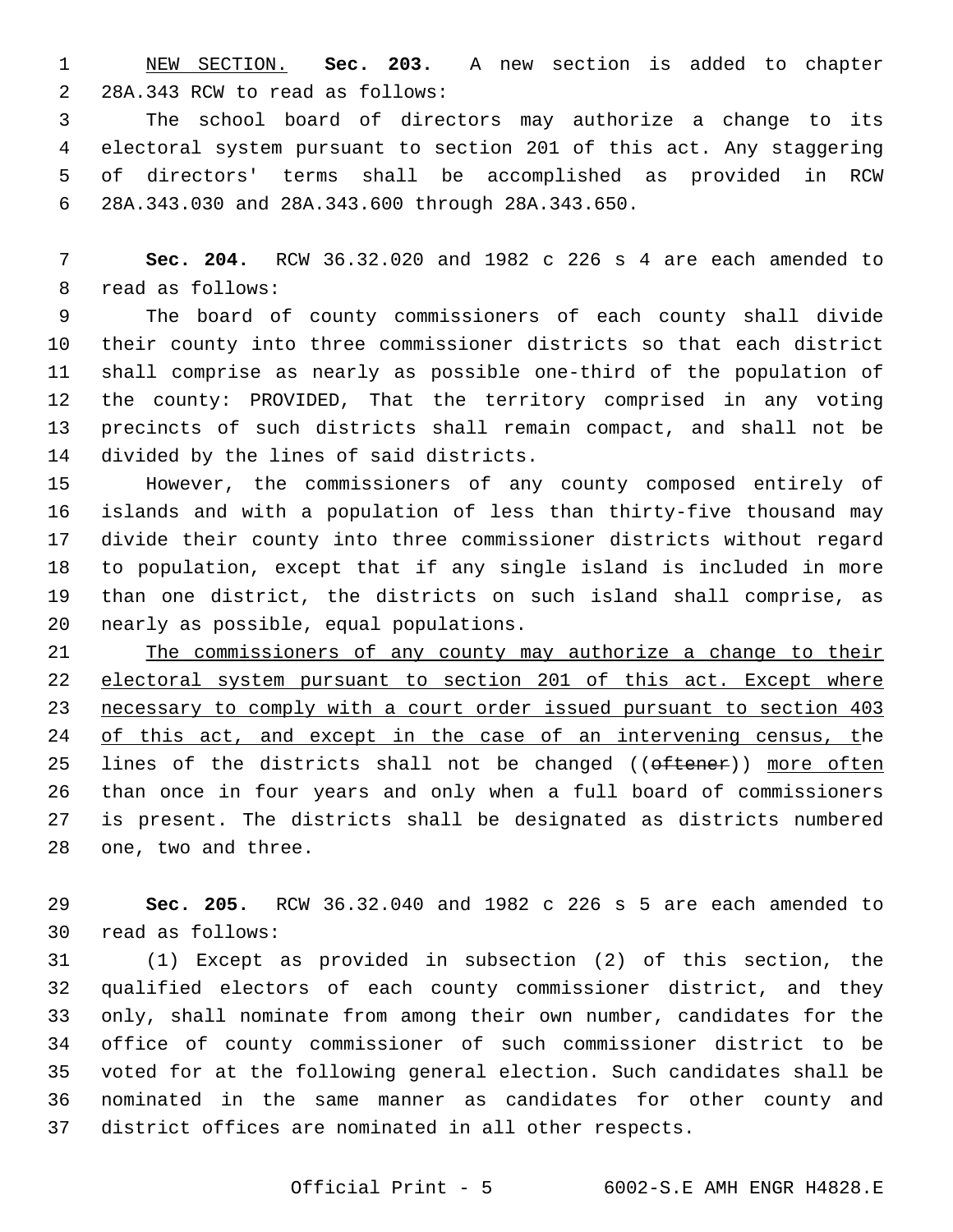(2) Where the commissioners of a county composed entirely of islands with a population of less than thirty-five thousand have chosen to divide the county into unequal-sized commissioner districts pursuant to the exception provided in RCW 36.32.020, the qualified electors of the entire county shall nominate from among their own number who reside within a commissioner district, candidates for the office of county commissioner of such commissioner district to be voted for at the following general election. Such candidates shall be nominated in the same manner as candidates for other county offices 10 are nominated in all other respects.

 (3) The commissioners of any county may authorize a change to their electoral system pursuant to section 201 of this act.

 NEW SECTION. **Sec. 206.** A new section is added to chapter 35.21 14 RCW to read as follows:

 The legislative authority of a city or town may authorize a change to its electoral system pursuant to section 201 of this act.

 NEW SECTION. **Sec. 207.** A new section is added to chapter 35A.21 18 RCW to read as follows:

 The legislative authority of a code city or town may authorize a change to its electoral system pursuant to section 201 of this act.

 NEW SECTION. **Sec. 208.** A new section is added to chapter 52.14 22 RCW to read as follows:

 The board of fire commissioners of a fire protection district may authorize a change to its electoral system pursuant to section 201 of 25 this act by majority vote.

 NEW SECTION. **Sec. 209.** A new section is added to chapter 53.12 27 RCW to read as follows:

 The port commission may authorize a change to its electoral 29 system pursuant to section 201 of this act.

 **Sec. 210.** RCW 54.12.010 and 2004 c 113 s 1 are each amended to 31 read as follows:

 A public utility district that is created as provided in RCW 54.08.010 shall be a municipal corporation of the state of Washington, and the name of such public utility district shall be 35 Public Utility District No. . . . of . . . . . . County.

Official Print - 6 6002-S.E AMH ENGR H4828.E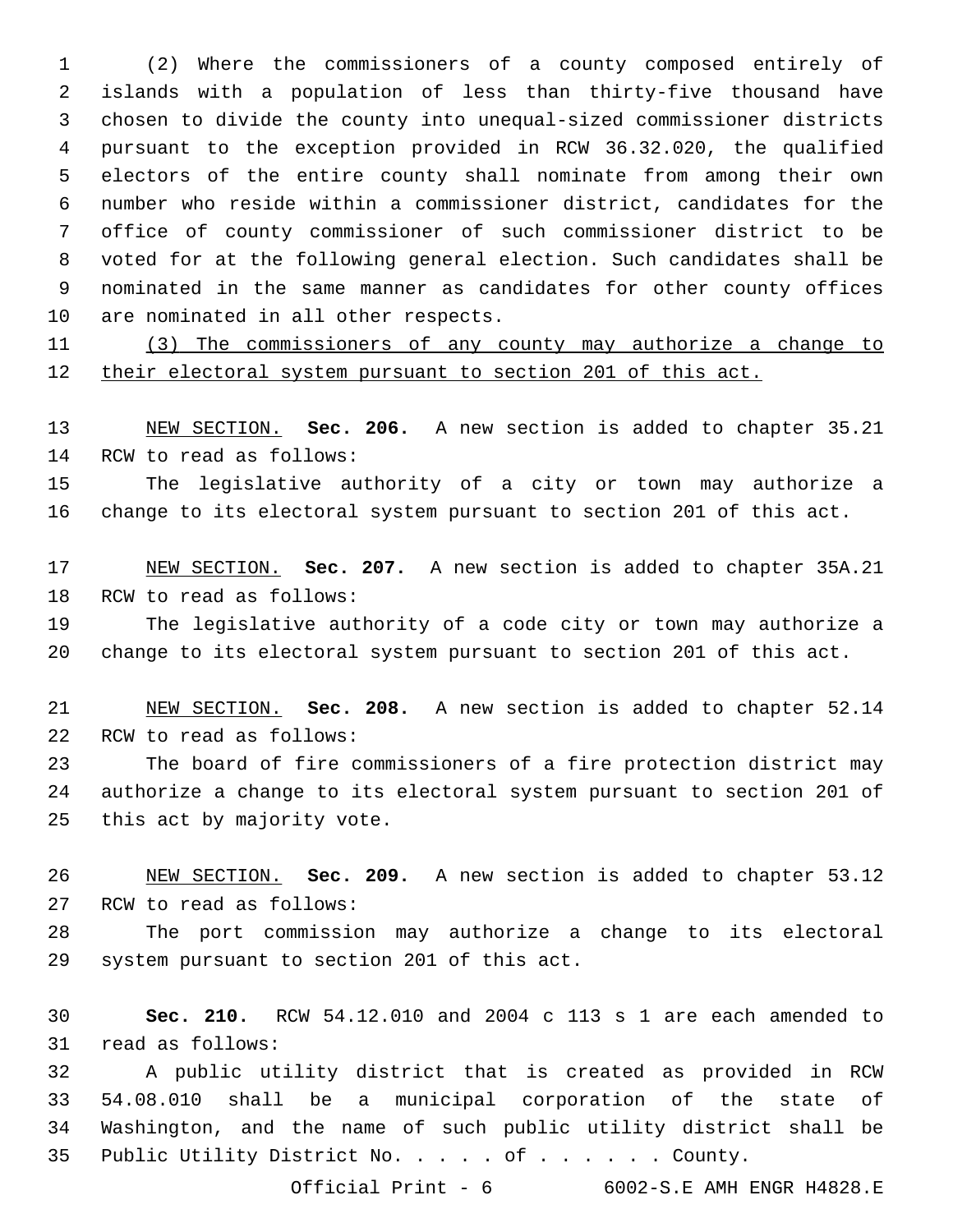The powers of the public utility district shall be exercised through a commission consisting of three members in three commissioner districts, and five members in five commissioner districts.4

 (1) If the public utility district is countywide and the county has three county legislative authority districts, then, at the first election of commissioners and until any change is made in the boundaries of public utility district commissioner districts, one public utility district commissioner shall be chosen from each of the 10 three county legislative authority districts.

 (2) If the public utility district comprises only a portion of the county, with boundaries established in accordance with chapter 54.08 RCW, or if the public utility district is countywide and the county does not have three county legislative authority districts, three public utility district commissioner districts, numbered consecutively, each with approximately equal population and following precinct lines, as far as practicable, shall be described in the petition for the formation of the public utility district, subject to appropriate change by the county legislative authority if and when it changes the boundaries of the proposed public utility district. One commissioner shall be elected as a commissioner of each of the public 22 utility district commissioner districts.

 (3) Only a registered voter who resides in a commissioner district may be a candidate for, or hold office as, a commissioner of the commissioner district. Only voters of a commissioner district may vote at a primary to nominate candidates for a commissioner of the commissioner district. Voters of the entire public utility district may vote at a general election to elect a person as a commissioner of 29 the commissioner district.

 (4) The term of office of each public utility district commissioner other than the commissioners at large shall be six years, and the term of each commissioner at large shall be four years. Each term shall be computed in accordance with RCW ((29A.20.040)) 29A.60.280 following the commissioner's election. All public utility district commissioners shall hold office until their successors shall have been elected and have qualified and assume office in accordance with RCW ((29A.20.040)) 29A.60.280.

 (5) A vacancy in the office of public utility district commissioner shall occur as provided in chapter 42.12 RCW or by nonattendance at meetings of the public utility district commission

Official Print - 7 6002-S.E AMH ENGR H4828.E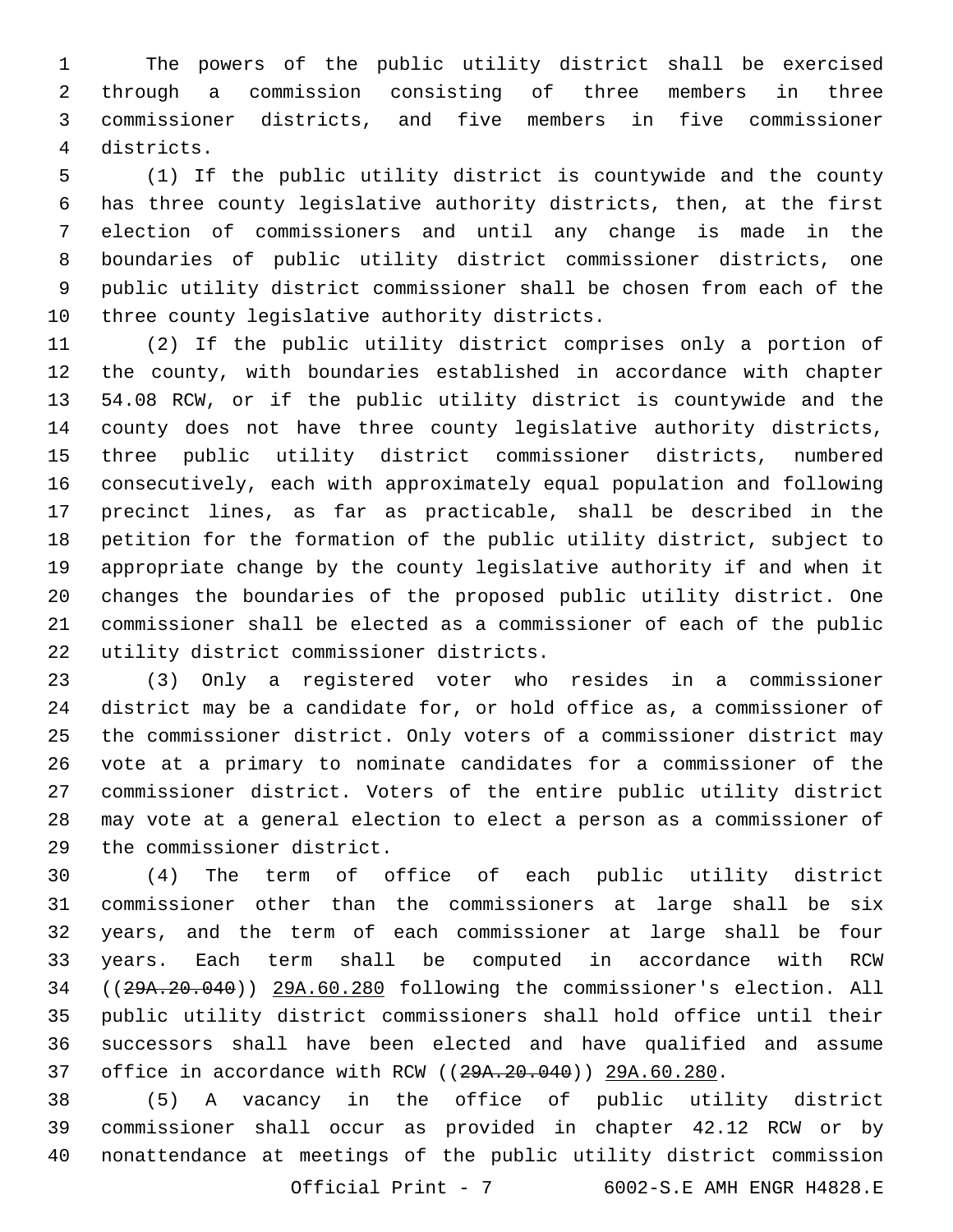for a period of sixty days unless excused by the public utility district commission. Vacancies on a board of public utility district commissioners shall be filled as provided in chapter 42.12 RCW.

 (6) The boundaries of the public utility district commissioner districts may be changed only by the public utility district commission or by a court order issued pursuant to section 403 of this 7 act, and shall be examined every ten years to determine substantial equality of population in accordance with chapter 29A.76 RCW. Except 9 as provided in this section (( $\Theta$ )), section 403 of this act, RCW 10 54.04.039, or in the case of an intervening census, the boundaries 11 shall not be changed ((oftener)) more often than once in four years. Boundaries may only be changed when all members of the commission are present. Whenever territory is added to a public utility district under RCW 54.04.035, or added or withdrawn under RCW 54.04.039, the boundaries of the public utility commissioner districts shall be changed to include the additional or exclude the withdrawn territory. Unless the boundaries are changed pursuant to RCW 54.04.039, the proposed change of the boundaries of the public utility district commissioner district must be made by resolution and after public hearing. Notice of the time of the public hearing shall be published for two weeks before the hearing. Upon a referendum petition signed by ten percent of the qualified voters of the public utility district being filed with the county auditor, the county legislative authority shall submit the proposed change of boundaries to the voters of the public utility district for their approval or rejection. The petition must be filed within ninety days after the adoption of resolution of the proposed action. The validity of the petition is governed by the 28 provisions of chapter 54.08 RCW.

# **PART III - CITIZEN-INITIATED CHANGES TO ELECTORAL PROCESSES**

 NEW SECTION. **Sec. 301.** (1) A voter who resides in the political subdivision who intends to challenge a political subdivision's electoral system under this act shall first notify the political subdivision. The political subdivision shall promptly make such notice public.

 (2) The notice provided shall identify and provide contact information for the person or persons who intend to file an action, and shall identify the protected class or classes whose members do not have an equal opportunity to elect candidates of their choice or

Official Print - 8 6002-S.E AMH ENGR H4828.E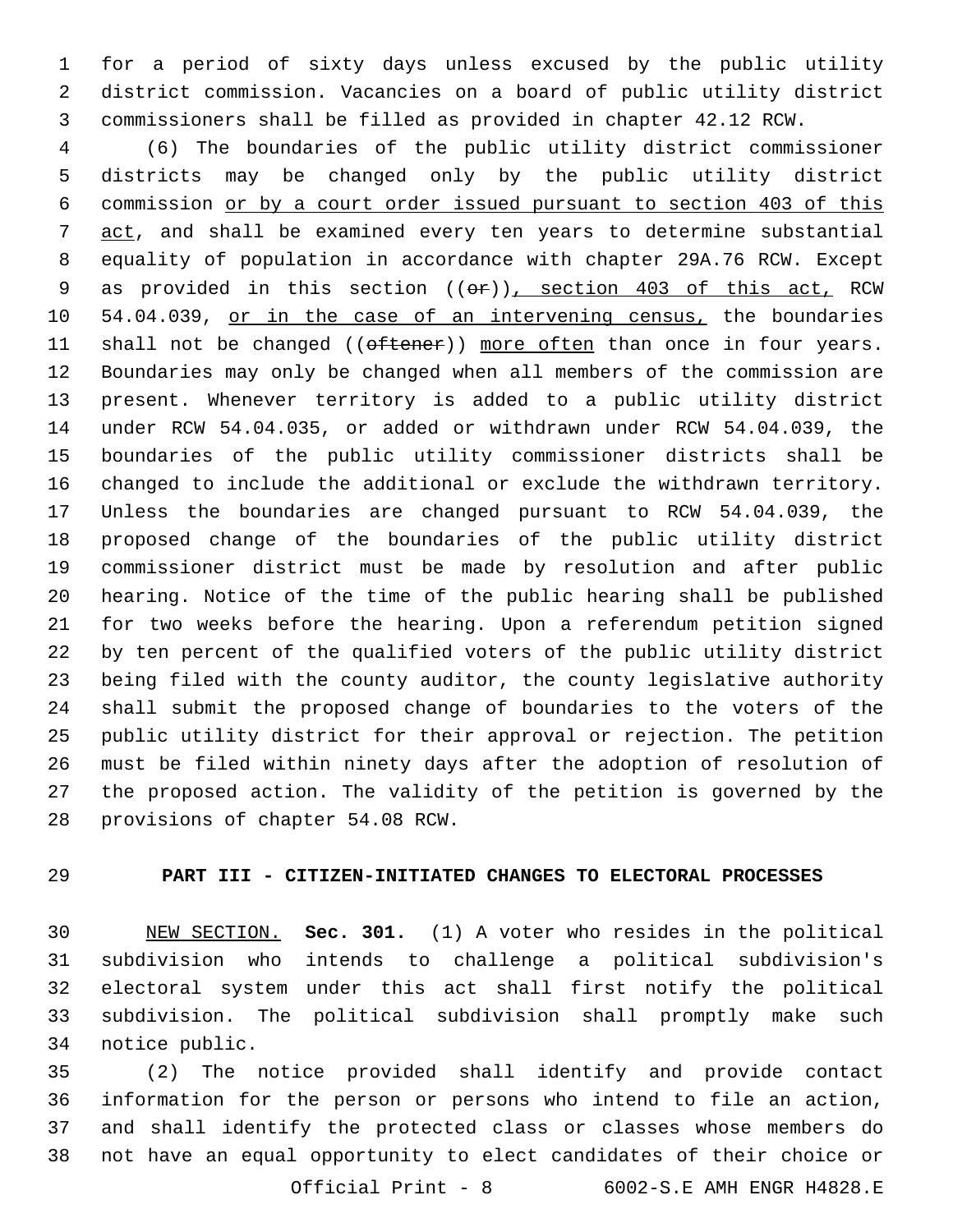an equal opportunity to influence the outcome of an election because of alleged vote dilution and polarized voting. The notice shall also include a type of remedy the person believes may address the alleged violation of section 302 of this act.4

 NEW SECTION. **Sec. 302.** (1) A political subdivision is in violation of this act when it is shown that:

 (a) Elections in the political subdivision exhibit polarized 8 voting; and

 (b) Members of a protected class or classes do not have an equal opportunity to elect candidates of their choice as a result of the dilution or abridgment of the rights of members of that protected 12 class or classes.

 (2) The fact that members of a protected class are not geographically compact or concentrated to constitute a majority in a proposed or existing district-based election district shall not preclude a finding of a violation under this act, but may be a factor in determining a remedy. The equal opportunity to elect shall be assessed pragmatically, based on local election conditions, and may 19 include crossover districts.

 (3) In determining whether there is polarized voting under this act, the court shall analyze elections of the governing body of the political subdivision, ballot measure elections, elections in which at least one candidate is a member of a protected class, and other electoral choices that affect the rights and privileges of members of a protected class. Elections conducted prior to the filing of an action pursuant to this act are more probative to establish the existence of racially polarized voting than elections conducted after 28 the filing of an action.

 (4) The election of candidates who are members of a protected class and who were elected prior to the filing of an action pursuant to this act shall not preclude a finding of polarized voting that results in an unequal opportunity for a protected class to elect 33 candidates of their choice.

 (5) Proof of intent on the part of the voters or elected officials to discriminate against a protected class is not required 36 for a cause of action to be sustained.

 (6) Other factors such as the history of discrimination, the use of electoral devices or other voting practices or procedures that may enhance the dilutive effects of at-large elections, denial of access

Official Print - 9 6002-S.E AMH ENGR H4828.E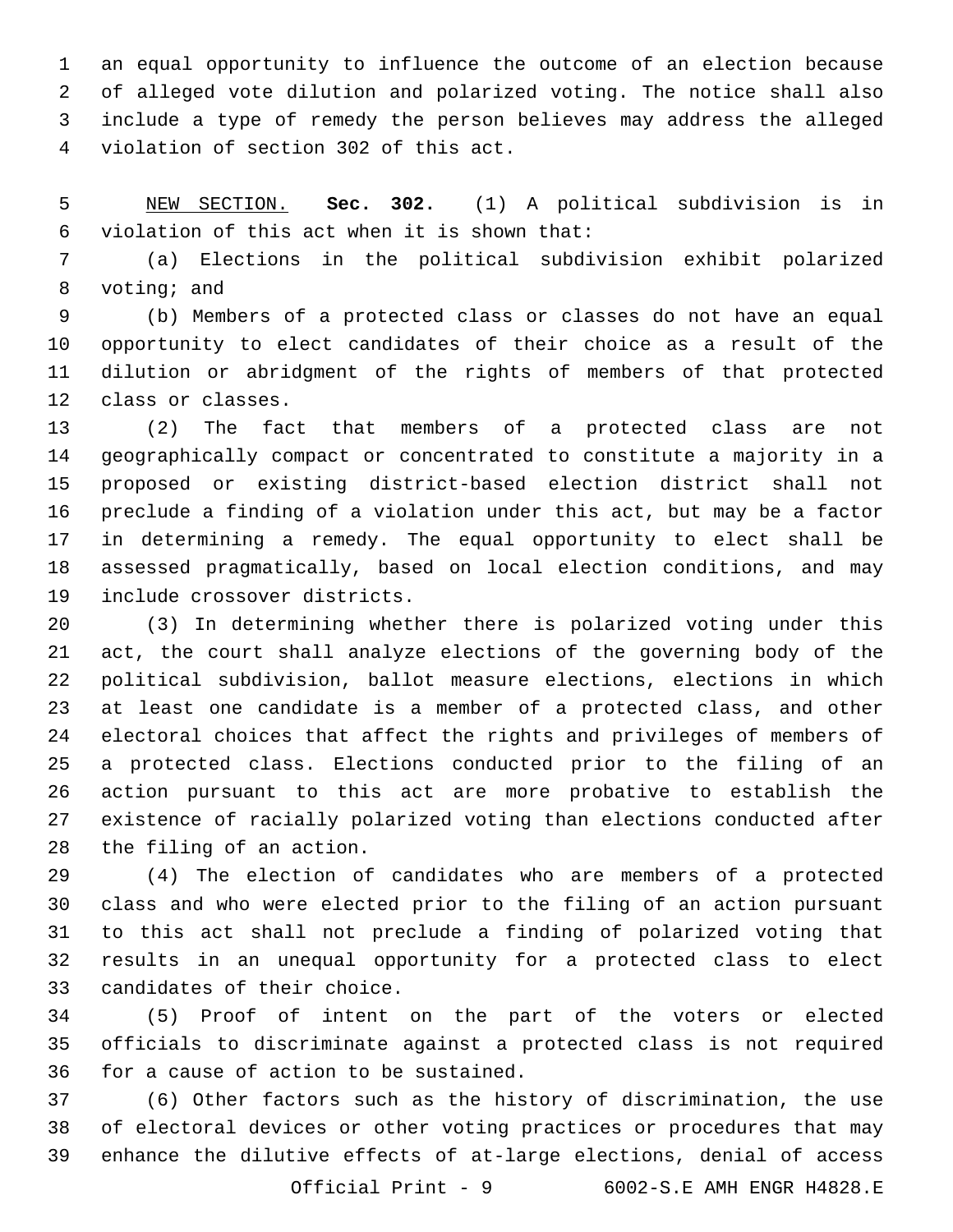to those processes determining which groups of candidates will receive financial or other support in a given election, the extent to which members of a protected class bear the effects of past discrimination in areas such as education, employment, and health, which hinder their ability to participate effectively in the political process, and the use of overt or subtle racial appeals in political campaigns are probative, but not necessary factors, to 8 establish a violation of this act.

 NEW SECTION. **Sec. 303.** (1) The political subdivision shall work in good faith with the person providing the notice to implement a remedy that provides the protected class or classes identified in the notice an equal opportunity to elect candidates of their choice. Such work in good faith to implement a remedy may include, but is not limited to consideration of: (a) Relevant electoral data; (b) relevant demographic data, including the most recent census data available; and (c) any other information that would be relevant to implementing a remedy.

 (2) If the political subdivision adopts a remedy that takes the notice into account, or adopts the notice's proposed remedy, the political subdivision shall seek a court order acknowledging that the political subdivision's remedy complies with section 104 of this act and was prompted by a plausible violation. The person who submitted the notice may support or oppose such an order, and may obtain public records to do so. The political subdivision must provide all political, census, and demographic data and any analysis of that data used to develop the remedy in its filings seeking the court order and with any documents made public. All facts and reasonable inferences shall be viewed in the light most favorable to those opposing the political subdivision's proposed remedy at this stage. There shall be a rebuttable presumption that the court will decline to approve the political subdivision's proposed remedy at this stage.

 (3) If the court concludes that the political subdivision's remedy complies with section 104 of this act, an action under this act may not be brought against that political subdivision for four years by any party so long as the political subdivision does not enact a change to or deviation from the remedy during this four-year period that would otherwise give rise to an action under this act.

### Official Print - 10 6002-S.E AMH ENGR H4828.E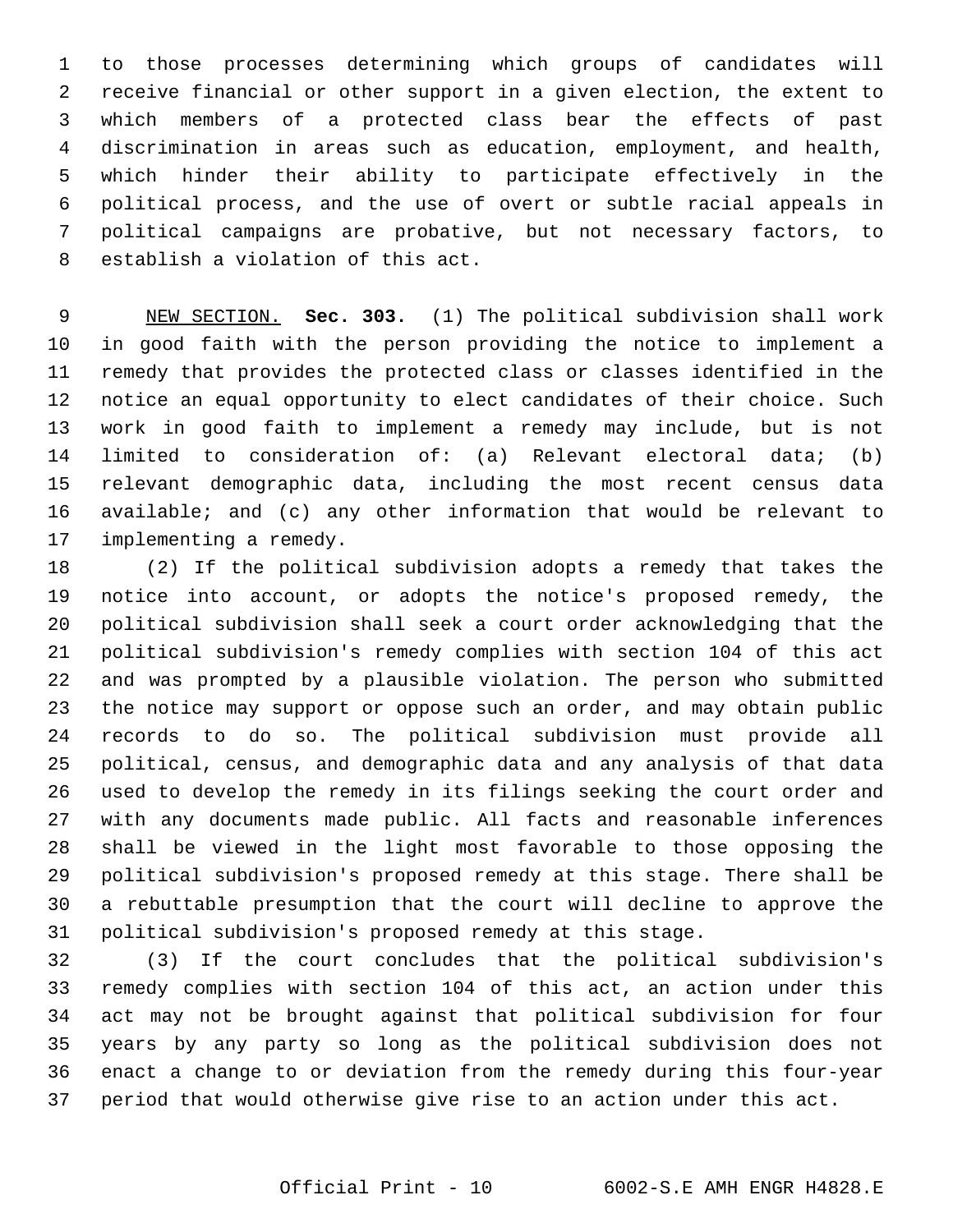(4) In agreeing to adopt the person's proposed remedy, the political subdivision may do so by stipulation, which shall become a 3 public document.

 NEW SECTION. **Sec. 304.** (1) Any voter who resides in the political subdivision may file an action under this act if, one hundred eighty days after a political subdivision receives notice of a challenge to its electoral system under section 301 of this act, the political subdivision has not obtained a court order stating that it has adopted a remedy in compliance with section 104 of this act. However, if notice is received after July 1, 2021, then the political subdivision shall have ninety days to obtain a court order before an action may be filed.

 (2) If a political subdivision has received two or more notices containing materially different proposed remedies, the political subdivision shall work in good faith with the persons to implement a remedy that provides the protected class or classes identified in the notices an equal opportunity to elect candidates of their choice. If the political subdivision adopts one of the remedies offered, or a different remedy that takes multiple notices into account, the political subdivision shall seek a court order acknowledging that the political subdivision's remedy is reasonably necessary to avoid a violation of section 104 of this act. The persons who submitted the notice may support or oppose such an order, and may obtain public records to do so. The political subdivision must provide all political, census, and demographic data and any analysis of that data used to develop the remedy in its filings seeking the court order and with any documents made public. All facts and reasonable inferences shall be viewed in the light most favorable to those opposing the political subdivision's proposed remedy at this stage. There shall be a rebuttable presumption that the court will decline to approve the political subdivision's proposed remedy at this stage.

 (3) If the court concludes that the political subdivision's remedy complies with section 104 of this act, an action under this act may not be brought against that political subdivision for four years by any party so long as the political subdivision does not enact a change to or deviation from the remedy during this four-year period that would otherwise give rise to an action under this act.

## **PART IV - SAFE HARBOR AND LEGAL ACTION UNDER THIS ACT**

Official Print - 11 6002-S.E AMH ENGR H4828.E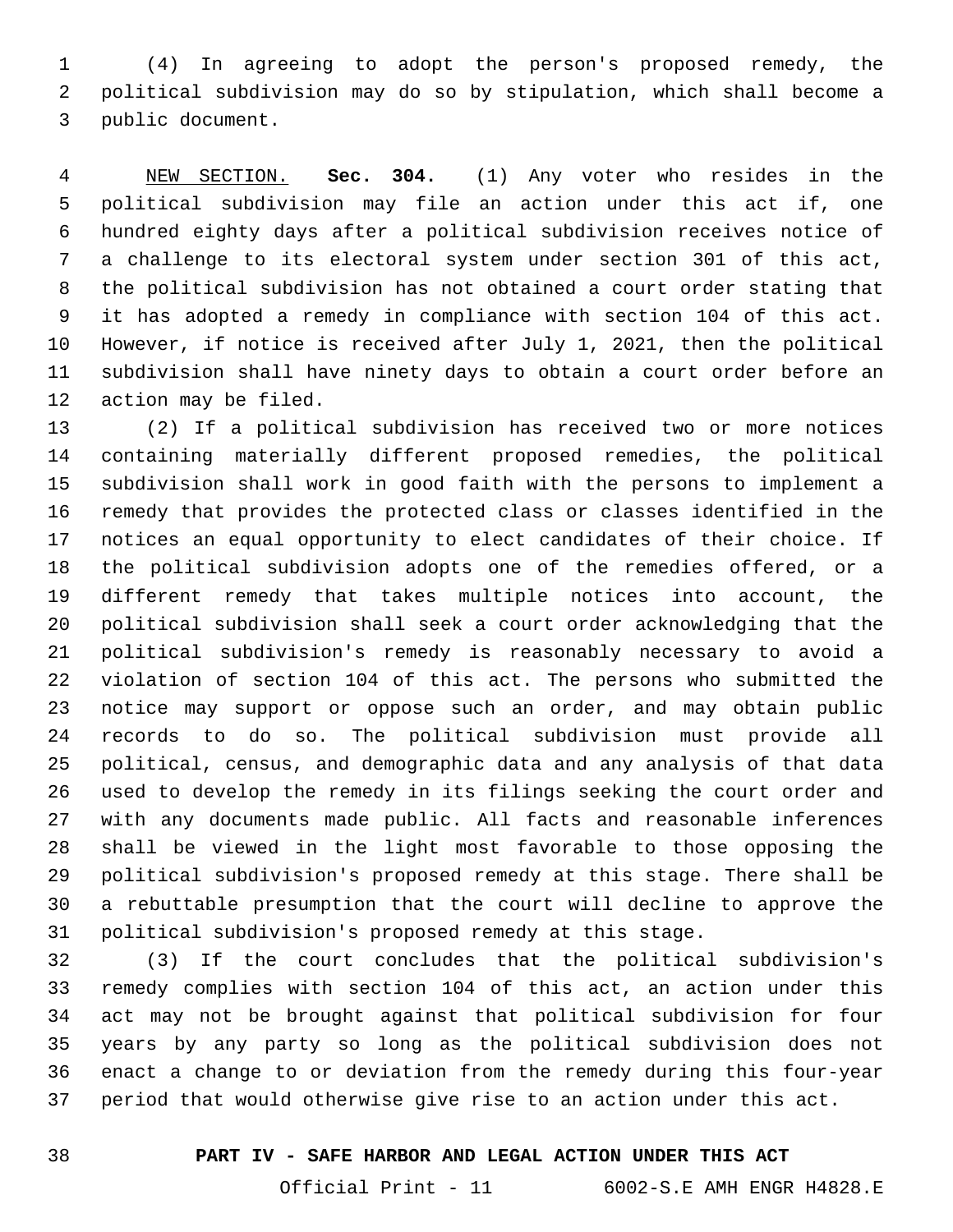NEW SECTION. **Sec. 401.** (1) After exhaustion of the time period in section 304 of this act, any voter who resides in a political subdivision where a violation of section 104 of this act is alleged may file an action in the superior court of the county in which the political subdivision is located. If the action is against a county, the action may be filed in the superior court of such county, or in the superior court of either of the two nearest judicial districts as determined pursuant to RCW 36.01.050(2). An action filed pursuant to this chapter does not need to be filed as a class action.

 (2) Members of different protected classes may file an action jointly pursuant to this act if they demonstrate that the combined voting preferences of the multiple protected classes are polarized 13 against the rest of the electorate.

 NEW SECTION. **Sec. 402.** (1) In an action filed pursuant to this act, the trial court shall set a trial to be held no later than one year after the filing of a complaint, and shall set a discovery and motions calendar accordingly.

 (2) For purposes of any applicable statute of limitations, a cause of action under this act arises every time there is an election for any members of the governing body of the political subdivision.

 (3) The plaintiff's constitutional right to the secrecy of the plaintiff's vote is preserved and is not waived by the filing of an action pursuant to this act, and the filing is not subject to 24 discovery or disclosure.

 (4) In seeking a temporary restraining order or a preliminary injunction, a plaintiff shall not be required to post a bond or any other security in order to secure such equitable relief.

 (5) No notice may be submitted to any political subdivision 29 pursuant to this act before July 19, 2018.

 NEW SECTION. **Sec. 403.** (1) The court may order appropriate remedies including, but not limited to, the imposition of a district- based election system. The court may order the affected jurisdiction to draw or redraw district boundaries or appoint an individual or panel to draw or redraw district lines. The proposed districts must be approved by the court prior to their implementation.

 (2) Implementation of a district-based remedy is not precluded by the fact that members of a protected class do not constitute a numerical majority within a proposed district-based election Official Print - 12 6002-S.E AMH ENGR H4828.E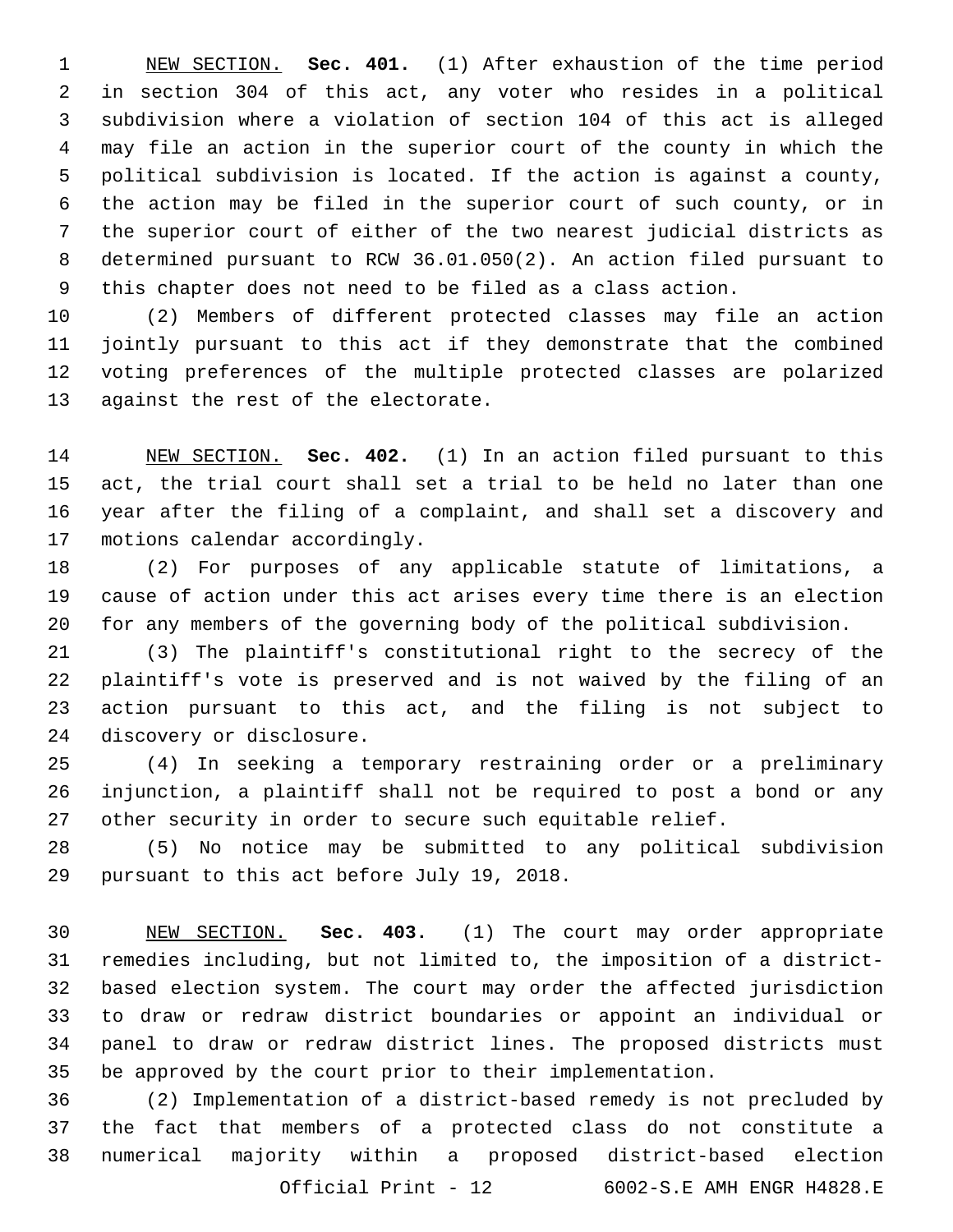district. If, in tailoring a remedy, the court orders the implementation of a district-based election district where the members of the protected class are not a numerical majority, the court shall do so in a manner that provides the protected class an equal opportunity to elect candidates of their choice. The court may also approve a district-based election system that provides the protected class the opportunity to join in a coalition of two or more protected classes to elect candidates of their choice if there is demonstrated political cohesion among the protected classes.

 (3) In tailoring a remedy after a finding of a violation of 11 section 104 of this act:

 (a) If the court's order providing a remedy or approving proposed districts, whichever is later, is issued during the period of time between the first Tuesday after the first Monday of November and on or before January 15th of the following year, the court shall order new elections, conducted pursuant to the remedy, to occur at the next succeeding general election. If a special filing period is required, filings for that office shall be reopened for a period of three business days, such three-day period to be fixed by the filing 20 officer.

 (b) If the court's order providing a remedy or approving proposed districts, whichever is later, is issued during the period of time between January 16th and on or before the first Monday of November, the next election will occur as scheduled and organized under the current electoral system, but the court shall order new elections to occur pursuant to the remedy at the general election the following 27 calendar year.

 (c) The remedy may provide for the political subdivision to hold elections for the members of its governing body at the same time as regularly scheduled elections for statewide or federal offices.

 (4) Within thirty days of the conclusion of any action filed under section 402 of this act, the political subdivision must publish on the subdivision's web site, the outcome and summary of the action, as well as the legal costs incurred by the subdivision. If the political subdivision does not have its own web site, then it may 36 publish on the county web site.

 NEW SECTION. **Sec. 404.** (1) No action under this act may be brought by any person against a political subdivision that has adopted a remedy to its electoral system after an action is filed Official Print - 13 6002-S.E AMH ENGR H4828.E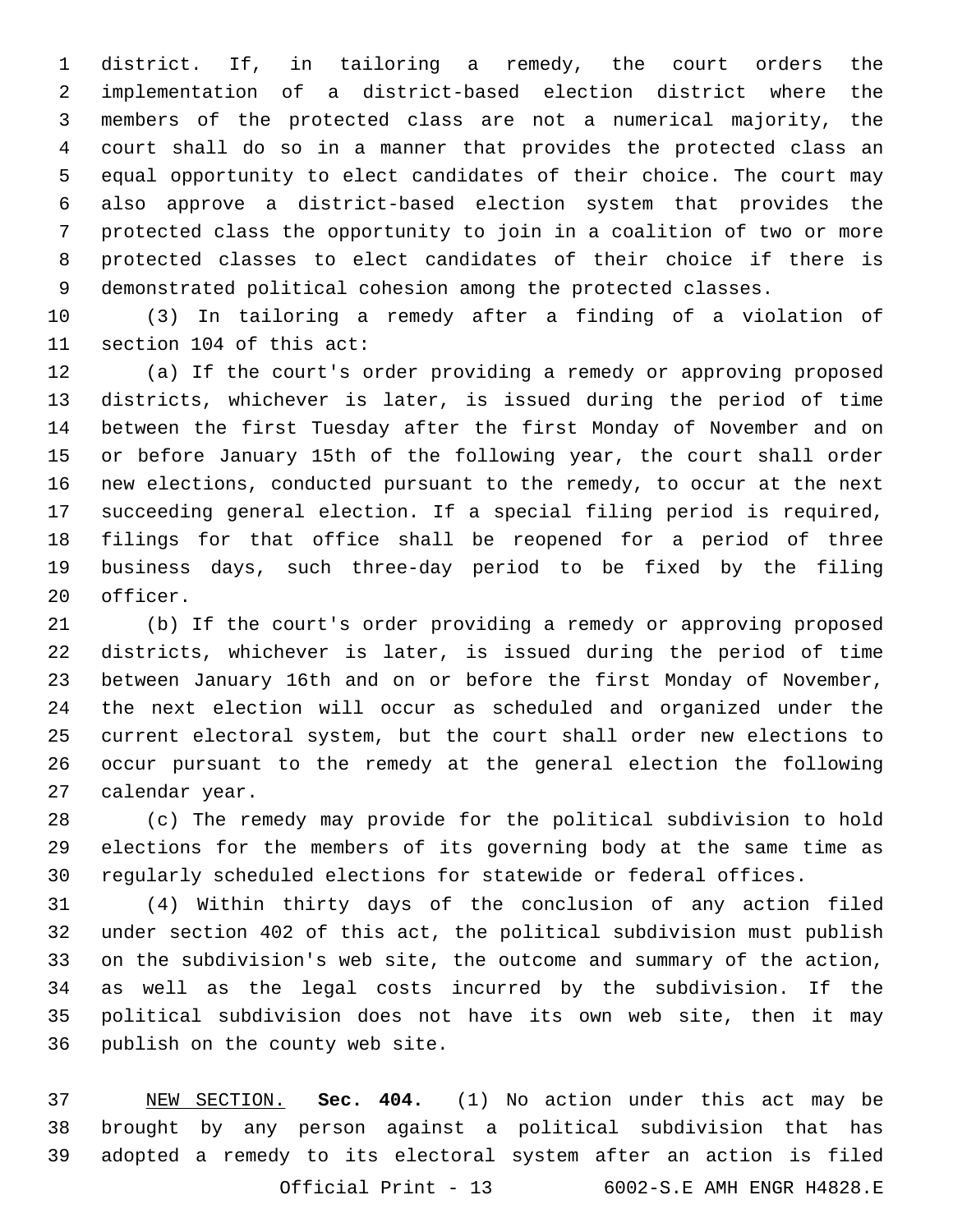that is approved by a court pursuant to section 303 of this act or implemented a court-ordered remedy pursuant to section 403 of this act for four years after adoption of the remedy if the political subdivision does not enact a change to or deviation from the remedy during this four-year period that would otherwise give rise to an 6 action under this act.

 (2) No action under this act may be brought by any person against a political subdivision that has adopted a remedy to its electoral system in the previous decade before the effective date of this section as a result of a claim under the federal voting rights act until after the political subdivision completes redistricting pursuant to RCW 29A.76.010 for the 2020 decennial census.

 NEW SECTION. **Sec. 405.** (1) In any action to enforce this chapter, the court may allow the prevailing plaintiff or plaintiffs, other than the state or political subdivision thereof, reasonable attorneys' fees, all nonattorney fee costs as defined by RCW 4.84.010, and all reasonable expert witness fees. No fees or costs may be awarded if no action is filed.

 (2) Prevailing defendants may recover an award of fees or costs 20 pursuant to RCW 4.84.185.

## **PART V - MISCELLANEOUS PROVISIONS**

 NEW SECTION. **Sec. 501.** The provisions of parts I, III, and IV of this act are not applicable to cities and towns with populations under one thousand or to school districts with K-12 full-time equivalent enrollments of less than two hundred fifty.

 NEW SECTION. **Sec. 502.** A new section is added to chapter 29A.76 27 RCW to read as follows:

 In any change to its electoral system under section 201 of this act or preparation of a redistricting plan under section 201 of this act, political subdivisions may use population data regarding political parties only to the extent necessary to ensure compliance 32 with this act or federal law.

 NEW SECTION. **Sec. 503.** This act supersedes other state laws and local ordinances to the extent that those state laws or ordinances